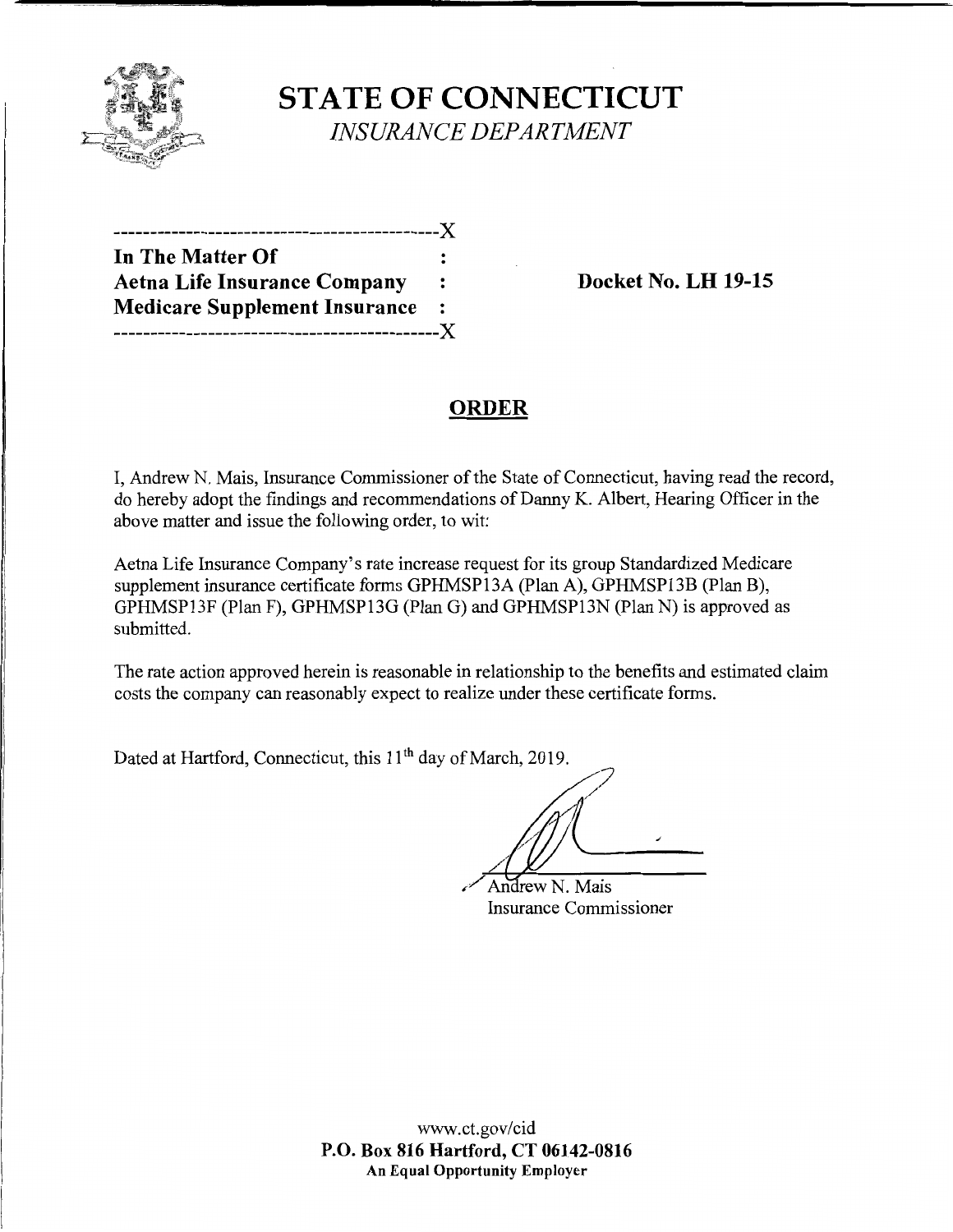

# **STATE OF CONNECTICUT**

*INSURANCE DEPARTMENT* 

------------------------------------------------)( **In The Matter Of**  Aetna Life Insurance Company : Docket No. LH 19-15 **Medicare Supplement Insurance**  ------------------------------------------------)(

#### **PROPOSED FINAL DECISION**

#### I. **INTRODUCTION**

The Insurance Commissioner of the State of Connecticut is empowered to review rates charged for individual and group Medicare supplement policies sold to any resident of this State who is eligible for Medicare. The source for this regulatory authority is contained in Chapter 700c and Section 38a-495a of the Connecticut General Statutes.

After due notice, a hearing was held at the Insurance Department in Hartford, CT on Thursday, February 28, 2019, to consider whether or not the rate increase requested by Aetna Life Insurance Company on its Medicare supplement insurance business should be approved.

No members from the general public attended the hearing.

No company representatives from Aetna Life Insurance Company attended the hearing.

The hearing was conducted in accordance with the requirements of Section 38a-474, Connecticut General Statutes, the Uniform Administrative Procedures Act, Chapter 54 of Section 38a-8-1 et seq. of the Regulations of Connecticut State Agencies.

A Medicare supplement policy is a private health insurance policy sold on an individual or group basis, which provides benefits that are additional to the benefits provided by Medicare. For many years Medicare supplement policies have been highly regulated under both state and federal law to protect the interests of persons eligible for Medicare who depend on these policies to provide additional coverage for the costs of health care.

Effective December 1, 2005, Connecticut amended its program of standardized Medicare supplement policies in accordance with Section 38a-496a of the Connecticut General Statutes, and Sections 38a-495a-1 through 38a-495a-2I of the Regulations of Connecticut Agencies. This program, which conforms to federal requirements, provides a "core" package of benefits known as Plan A. Insurers may also offer any one or more of eleven other plans (Plans B through N).

Effective January 1, 2006, in accordance with Section 38a-495c of the Connecticut General Statutes (as amended by Public Act 05-20) premiums for all Medicare supplement policies in the state must use community rating. Rates for Plans A through N must be computed without regard to age, gender, previous claims history or the medical condition of any person covered by a Medicare supplement policy or certificate.

> www.ct.gov/cid **P.O. Box 816 Hartford, CT 06142-0816 An Equal Opportunity Employer**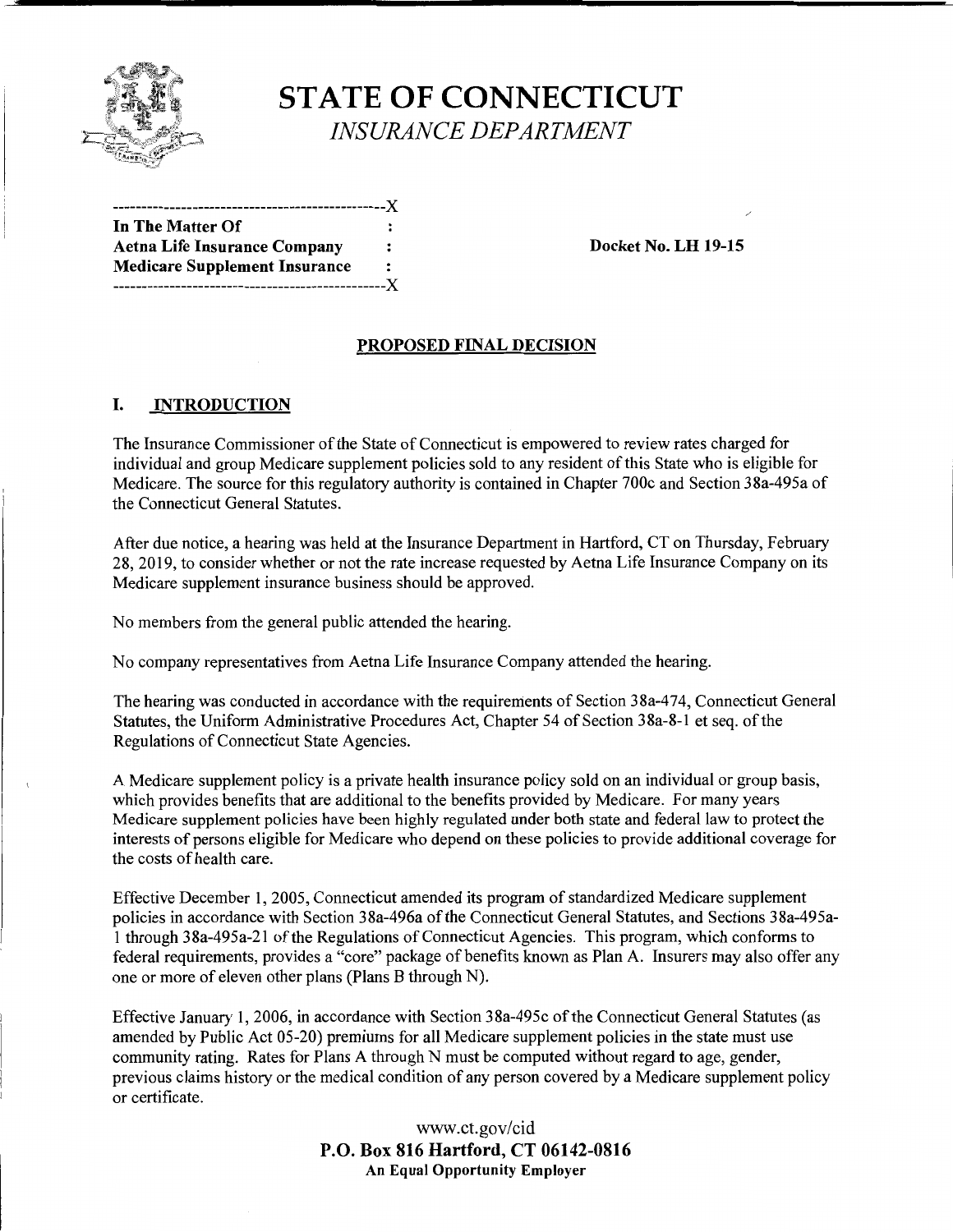The statute provides that coverage under Plans A through N may not be denied on the basis of age, gender, previous claims history or the medical condition of any covered person. Insurers may exclude benefits for losses incurred within six months from the effective date of coverage based on a pre-existing condition.

Effective October 1, 1998, carriers that offer Plan B or Plan C must make these plans as well as Plan A, available to all persons eligible for Medicare by reason of disability.

Insurers must also make the necessary arrangements to receive notice of all claims paid by Medicare for their insureds so that supplement benefits can be computed and paid without requiring insureds to file claim forms for such benefits. This process of direct notice and automatic claims payment is commonly referred to as "piggybacking" or "crossover".

Sections 3 8a-495 and 3 8a-522 of the Connecticut General Statutes, and Section 3 8a-495a-10 of the Regulations of Connecticut Agencies, state that individual and group Medicare supplement policies must have anticipated loss ratios of 65% and 75%, respectively. Under Sections 38a-495-7 and 38a-495a-10 of the Regulations of Connecticut Agencies, filings for rate increases must demonstrate that actual and expected losses in relation to premiums meet these standards, and anticipated loss ratios for the entire future period for which the requested premiums are calculated to provide coverage must be expected to equal or exceed the appropriate loss ratio standard.

Section 38a-473 of the Connecticut General Statutes provides that no insurer may incorporate in its rates for Medicare supplement policies factors for expenses that exceed 150% of the average expense ratio for that insurer's entire written premium for all lines of health insurance for the previous calendar year.

## II. **FINDING OF FACT**

After reviewing the exhibits entered into the record of this proceeding, the testimony of the witnesses, and utilizing the experience, technical competence and specialized knowledge ofthe Insurance Department, the undersigned makes the following findings of fact:

1. Aetna Life Insurance Company has requested the following rate increases for policy forms GPHMSP13A, GPHMSP13B, GPHMSP13F, GPHMSP13G, GPHMSP13N:

| Plan | Rate Increase |
|------|---------------|
| A    | $4.0\%$       |
| B    | 4.0%          |
| F    | 4.0%          |
| G    | 4.0%          |
| N    | 4.0%          |

- 2. These proposed rates are expected to satisfy the Connecticut regulatory loss ratio requirement of 75% for group policy forms.
- 3. The proposed effective date of the rate increase is 7/1/2019.
- 4. Aetna certified that their expense factors are in compliance with Section 38a-473, C.G.S.